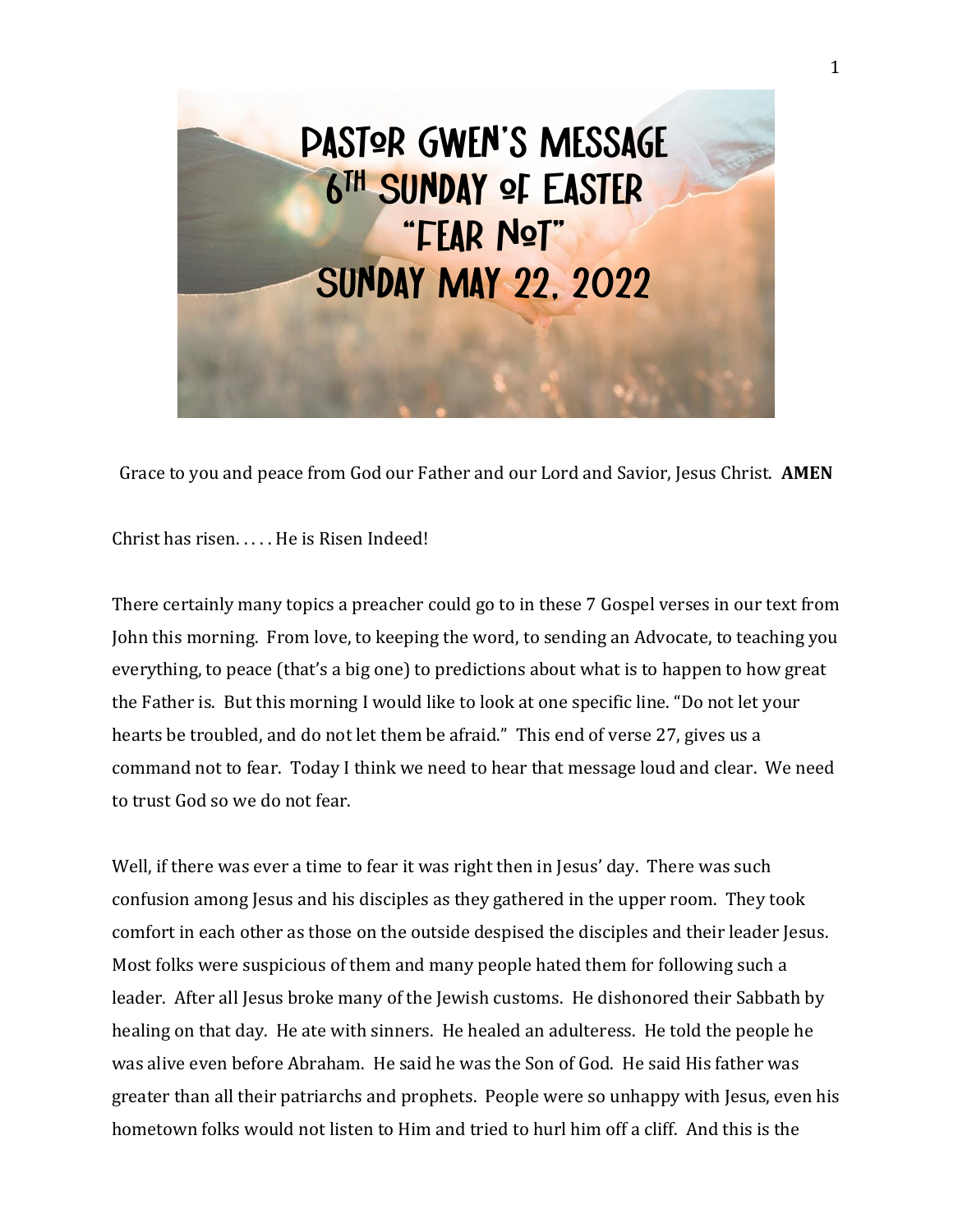man, Jesus, that these disciples have committed their lives too. He tells them that when he dies on a Roman cross, they should not be afraid. Yah, right!

But as long as Jesus is around, they do feel a sort of comfort and safety. Jesus tells them again that He is about to leave them alone. Alone to fend for themselves. Alone to face the maddened crowds. So how could they not be afraid?

Well, Jesus promises to send them an Advocate, the Holy Spirit. But they do not quite understand. They are not listening. But these disciples are too worried about the here and now. They cannot imagine life without their leader. They cannot see past the nose on their faces if you will.

But then the time comes, for the nails in Jesus' hands and feet and his excruciating death on that cross. It was a death of passion on the part of their Lord, but the people saw it as retribution for all his deeds against the Jewish way of life. And Jesus was willing to die this horrible death to fulfill his purpose on earth. And the disciples witness this horror as they try to remember the words of Jesus, "Do not let your hearts be troubled, and do not let them be afraid." If ever there was a time to fear it was then.

And I suspect we could say the very same today. If ever there was a time to fear it was 9/11 that brought a vicious attack on our country. Thousands of innocent people died in a horrific senseless attack. Thousands were injured. Tens of thousands of people mourned for them all as our country was violated. Things would never be the same again. Fear and anger are still results of that awful day and our lives will never be the same again. Gone are the days of innocence. But very present even today, some 20 plus years later, is the fear, fear that an attach such as that can happen again.

This week we witnessed more hate filled attacks. One in a grocery store in Buffalo, New York where people were killed innocently buying groceries or working in the store. Last week after a Bucks playoff game in Milwaukee there were 2 men who shot people partying in the Deer District. A shooter in California shot at people while they were in school. What on earth is this world coming too? How do we deal with events like the bombings at the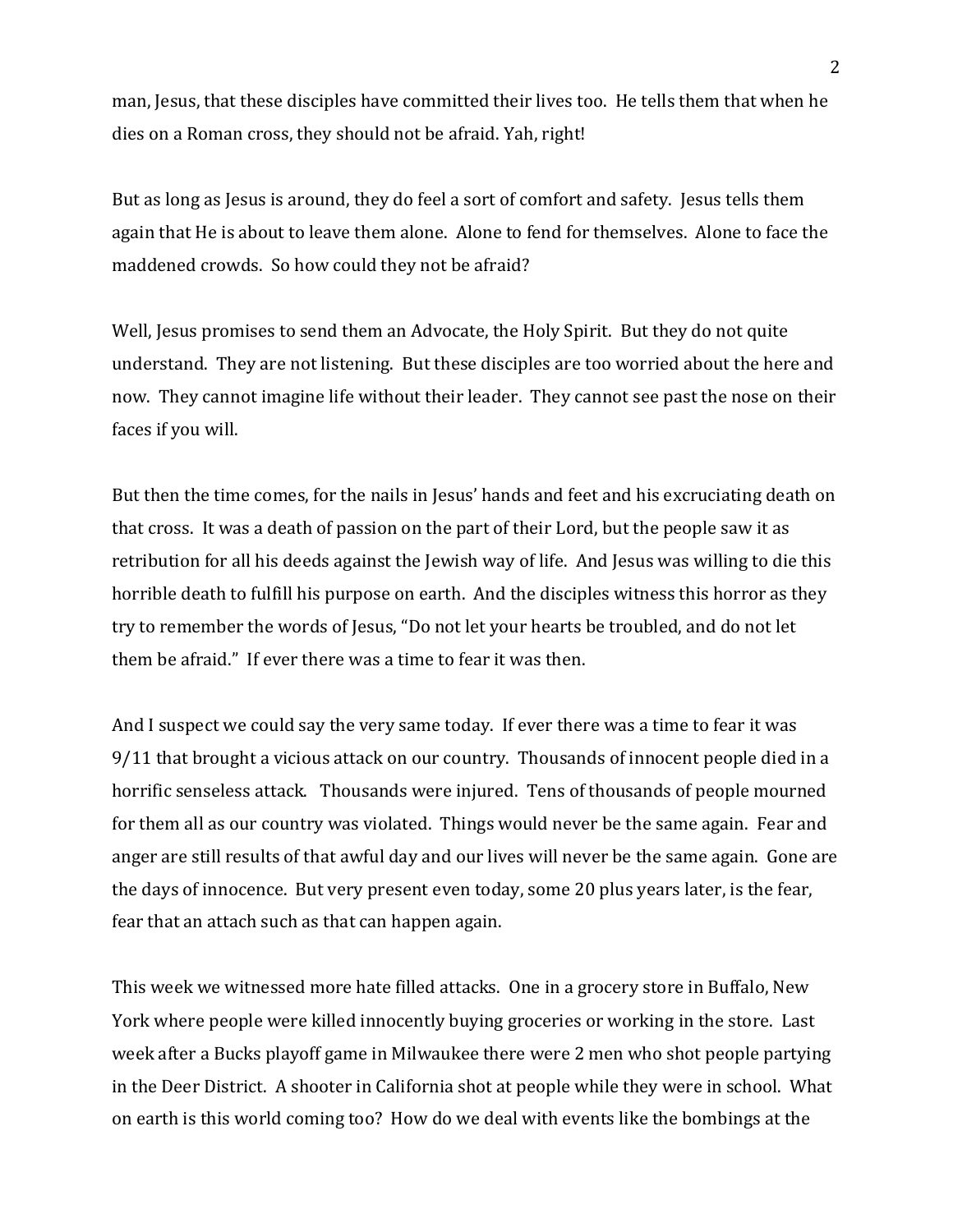end of the Boston Marathon? How do we deal with today's war in Ukraine? How do we deal with all this terror? We are not only saddened but we are scarred. We fear for our lives and for our loved ones.

And then you add in COVID 19, and fear raises its ugly head again. Fear of getting the disease and having long lasting complications or worse, dying. Fear that the vaccines won't work or do more damage in our bodies. For over two years many have been afraid to leave their home. Fear crippled our society in many ways.

Watching our investments dwindle as the stock market takes a dive is another thing that today causes concern. Gas prices are at an all-time high. Groceries prices are up significantly. How will we make ends meet? We are fearful of what the future holds.

Those of us who have grandchildren fear for their future. What kind of a life will they have with all that is going on? And what can we do about any of it? Revenge against the terrorists is not the answer. Stricter guns laws may not help. Closing the lab in China where they believe Covid was started won't help. Basically, the cat is out of the bag folks. All the revenge and retribution in the world will gain us nothing. We cannot let fear guide us or trust me, there will be another toilet paper shortage. Don't get me wrong, there is still a lot of good in the world, but it is too often overshadowed by the evil that causes us fear. Just watch the evening news. And then try to live by the advice of our Lord, Jesus, "Do not let your heats be troubled, and do not let them be afraid."

I am one to believe that a bit of fear is good. When we first got horses while we were living in Hartford, we were novices. My best friend Nancy and my sister, Gail were our mentors. They both knew a lot about horses. And I have to admit that my experience with them was limited to being thrown years prior by my sister's favorite horse Charlie Brown. From that time on and even handling Methara and Sunflower in our own back year, I always had a touch of fear. I preferred to call it "Healthy respect" for these amazing animals. That sort of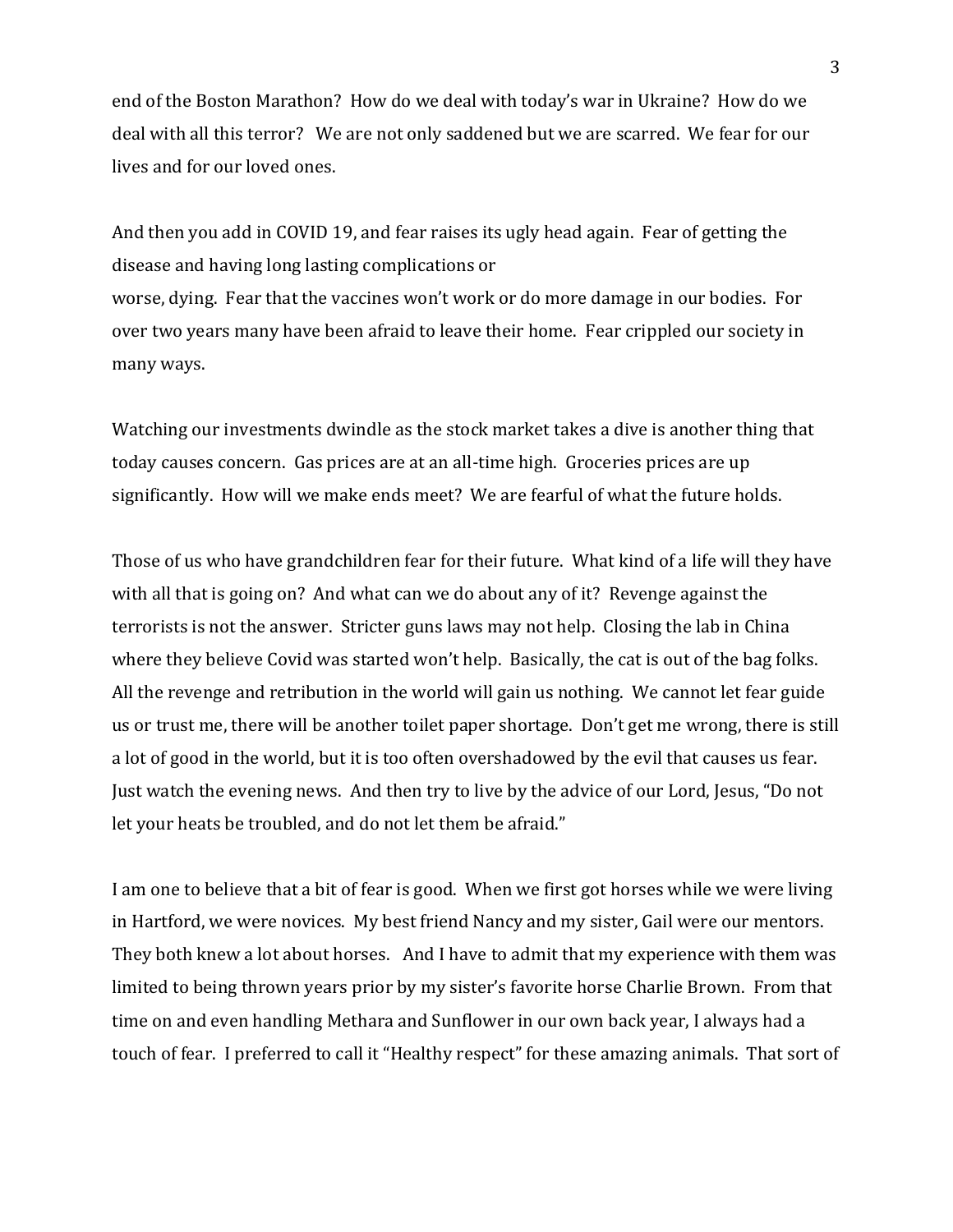fear or faintheartedness is good and was my way of protecting myself and Leigh and Frank. It helped keep me on my toes and my children safe.

Fear is a normal human emotion, but many times it can also be unwarranted. A story I read a long time ago about a plane and a pilot goes like this: A plane landed after a long flight. The flight attendant explained that there would be time for everyone to get off the aircraft and then reboard in 90 minutes.

Probably prior to 9/11, everyone got off the plane except one gentleman. The pilot had notice him as he walked by. He could tell that the man was blind because his guide dog lay quietly underneath the seat next to him. "Sir", the pilot said to the blind man, we will be here for more than an hour. Would you like to get off the plane and stretch your legs?" The blind man replied, "No thanks, but my dog would like to stretch his legs." So the pilot took the dog, grabbed his bag and his sunglasses and went out the exit door. Imagine the fear of the people at the gate when this pilot wearing his sunglasses walked off the plane with a guide dog. I bet they were scrambling to rebook their flights on a different plane. You see fear took control, even though it was unwarranted.

And silly as this story seems, we do this all the time. We fear to leave our homes and cars unlocked. We fear failure at work and tirelessly scramble to work harder. Parents fear for the safety of their children. Fear of the future is common but there is still no place for fear in our lives. Fear brings with it anxiety, worry, apprehension, tension. None of those things are what God wants for us. They do not lead to peace, calm, stress-free living we are called to.

And so, Jesus is talking about fear to his disciples and to us. In this text, I think that Jesus is taking about the sort of fear that freezes and immobilizes a person. The type of fear Jesus warns against is that fear that leaves you feeling hopeless and defeated. Jesus does not want any of his children to feel this way. Jesus died on the cross so we would have life abundant and true hope of everlasting life. An abundant life is a life of faith, faith that we can make the world a better place. Our response to the world should be one of kindness, one of love and one of caring. We are in charge of how we respond to acts that would